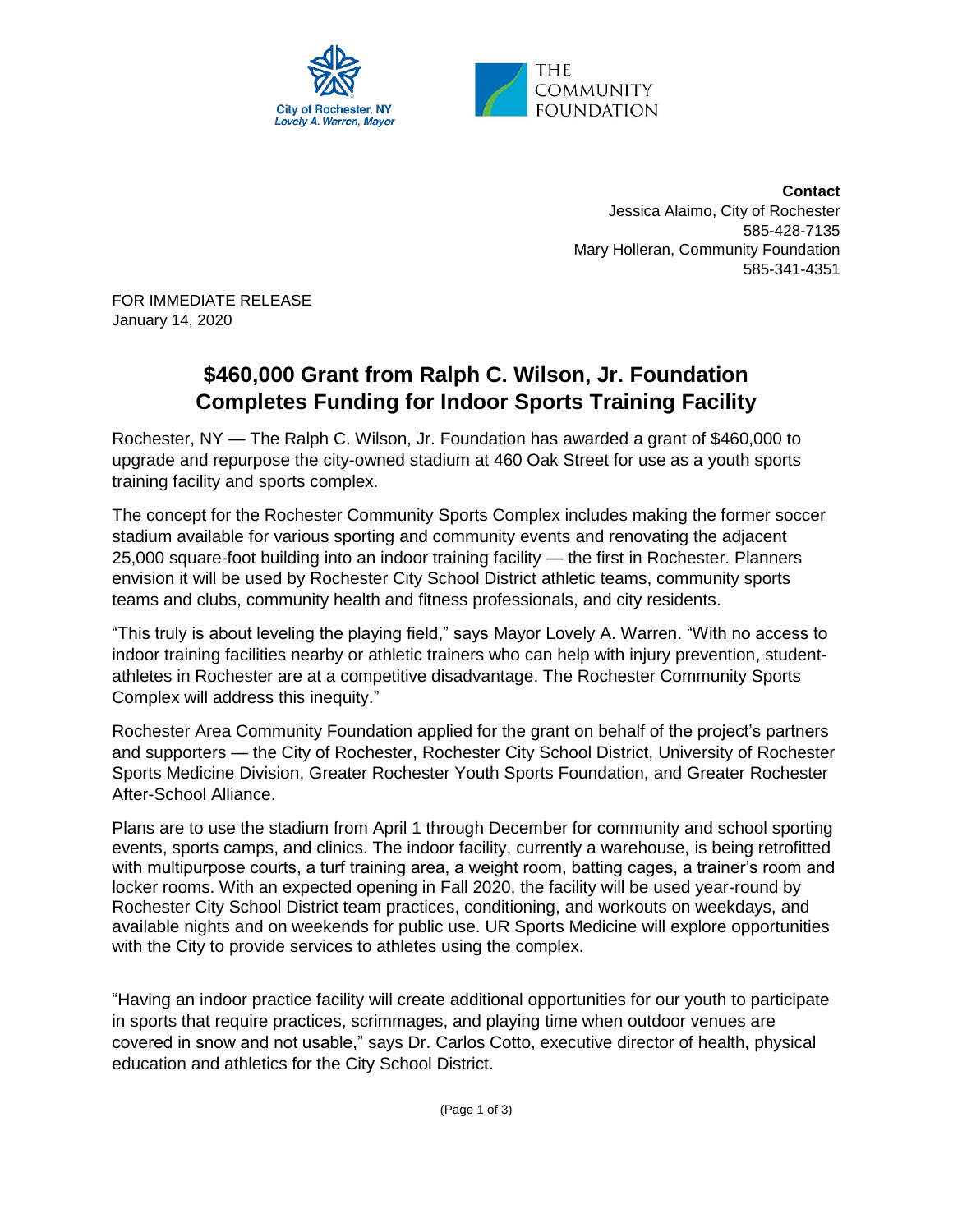

A lack of indoor facilities in the city and rural areas and access to athletic trainers in high schools were key findings in the "State of Play: Greater Rochester & The Finger Lakes" report that the Community Foundation published with the Ralph C. Wilson, Jr. Foundation and Aspen Institute's Sports & Society Program in 2017.

This independent assessment of sports and recreation programs and facilities shared ways that communities could eliminate barriers and access to sports and recreational opportunities and help children become more active, which has been found to increase cognitive function and educational outcomes and result in positive mental health and lower health-care costs later in life.

"This complex, in the heart of a city neighborhood, carries out Ralph Wilson's dream to make a lasting impact on our community's young people. It also complements the \$653,000 in grants for regional projects we have awarded from the Ralph C. Wilson, Jr. Legacy Fund for Youth Sports to improve the quality and accessibility of sports and recreation programs," says Jennifer Leonard, president and CEO of Rochester Area Community Foundation.

"All kids should have the opportunity to play, but access to safe, affordable and year-round recreation spaces is a barrier for far too many children and families," says James Boyle, vice president of programs and communications at the Ralph C. Wilson, Jr. Foundation. "We're inspired by the City of Rochester and the community's support for the renovation of this indoor complex into a shared resource for both residents and community partners. This grant will give a boost to the city's significant investment and help get them to the finish line."

The Sports Complex dovetails with Mayor Warren's commitment to improving academic achievement and health outcomes of city residents, particularly for youth. Mayor Warren has invested in facilities and programming through the Department of Recreation and Youth Services, which operates 14 community centers, 16 after-school programs, a waterways center, two ice rinks, five pools and 68 parks and playgrounds, sports fields, courts, and spray parks.

During development of the City's 2019-20 budget, residents were polled regarding plans to transform the soccer stadium into a community sports complex and 71 percent of respondents were in favor of the new use.

In addition to the City and City School District, other partners in the project are:

- Rochester Youth Sports Foundation, which will provide scholarships for youth participation in camps, clinics and training at the complex; and
- Section V Sports Association, which will use the venue for tournaments and games for soccer, lacrosse, football, and cheer.

The estimated cost of the proposed Sports Complex is \$2.1 million, of which the City of Rochester is committing \$1.64 million. Since the stadium opened, the City has maintained the facility in its operating budget and \$919,000 was included in the 2019-20 fiscal year budget. The goal for the Sports Complex is to generate revenue through stadium and indoor facility rentals, permits, sponsorships, and advertising to support expenses.